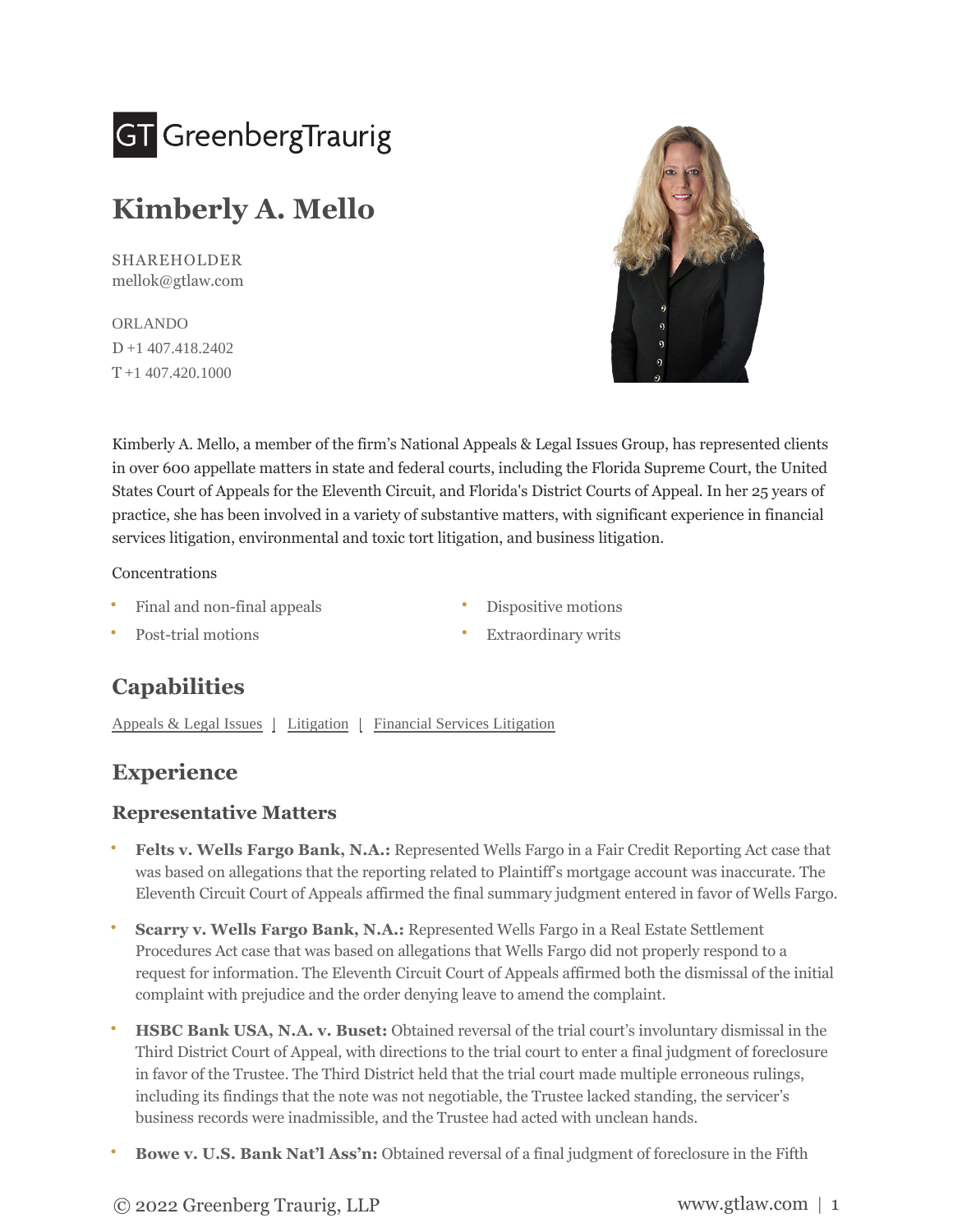**GT** GreenbergTraurig

District Court of Appeal. The Fifth District held that the trial court erred in denying the Trustee the right to accelerate the mortgage indebtedness as contracted for in the note and mortgage. As a result, the Fifth District directed the trial court, on remand, to enter an amended final judgment of foreclosure for the entire accelerated amount of the note.

- **Wells Fargo Bank, N.A. v. Quest:** Obtained reversal of an involuntary dismissal in the Second District Court of Appeal on rehearing, with directions to the trial court to enter a final judgment of foreclosure in favor of Wells Fargo on remand. The Second District held that the trial court erred in refusing to consider a loan modification agreement that was self-authenticating. **•**
- **HSBC Bank USA, N.A. v. Alejandre:** Obtained reversal of an involuntary dismissal in the Fourth District Court of Appeal on rehearing, with directions to the trial court to enter a final judgment of foreclosure in favor of the Trustee on remand. The Fourth District held that the trial court's finding that the Trustee lacked standing to bring the action constituted reversible error. **•**
- **HSBC Bank USA, N.A. v. Leone:** Obtained reversal of an involuntary dismissal in the Second District Court of Appeal. The Second District held that the trial court erred in ruling that a new default notice was required prior to the filing of a second foreclosure action. **•**
- **Lankhorst v. Independent Savings Plan Co.**: Represented Independent Savings Plan Co. on appeal in a class action alleging that certain disclosures purportedly required by the Truth in Lending Act were not provided to Plaintiffs. The Eleventh Circuit Court of Appeals affirmed the final summary judgment entered in favor of Independent Savings Plan Co. **•**
- **USAmeriBank v. Sovereign Bank:** Represented Sovereign Bank in an appeal of an eight-figure summary judgment entered in its favor. The case involved an action brought by a syndicated bank lending group against a blind participant to recover a multimillion-dollar setoff exercised against the bank group's borrower. The case resolved on terms favorable to Sovereign Bank prior to oral argument. **•**
- **Mosaic Fertilizer, LLC v. Van Fleet International Airport Development Group, LLC:** Represented Mosaic Fertilizer, LLC in an action seeking damages in excess of \$20 million based on claims arising out of an option to purchase real estate. The Eleventh Circuit Court of Appeals affirmed the final summary judgment entered in favor of Mosaic Fertilizer, LLC. **•**
- **Ferguson v. North Broward Hospital District:** Represented North Broward Hospital District in an action brought under the Family Medical Leave Act. The Eleventh Circuit Court of Appeals affirmed the final summary judgment entered in favor of North Broward Hospital District. **•**
- **Curd v. Mosaic Fertilizer, LLC:** Represented Mosaic Fertilizer, LLC in a putative class action for damages allegedly resulting from a release of approximately 65 million gallons of process water into Hillsborough Bay during Hurricane Frances. Obtained affirmance of the dismissal of the class action in the Second District Court of Appeal, which certified numerous issues to the Florida Supreme Court as questions of great public importance. The Florida Supreme Court held that only commercial fishermen could proceed with their claims, thereby limiting the putative class of persons who may have lost income as a result of the spill. *See Curd v. Mosaic Fertilizer, LLC*, 39 So. 3d 1216 (Fla. 2010). **•**
- **WrestleReunion, LLC v. Live Nation Television Holdings, Inc.:** Represented Live Nation Television Holdings, Inc. in a case involving \$22 million in damages arising from a grant of exclusive rights to market and distribute Plaintiff's television programming. The Eleventh Circuit Court of Appeals affirmed the final judgment entered in favor of Live Nation Television Holdings, Inc. **•**
- **• Career Education Corporation Class Action Proceedings:** Briefed numerous motions to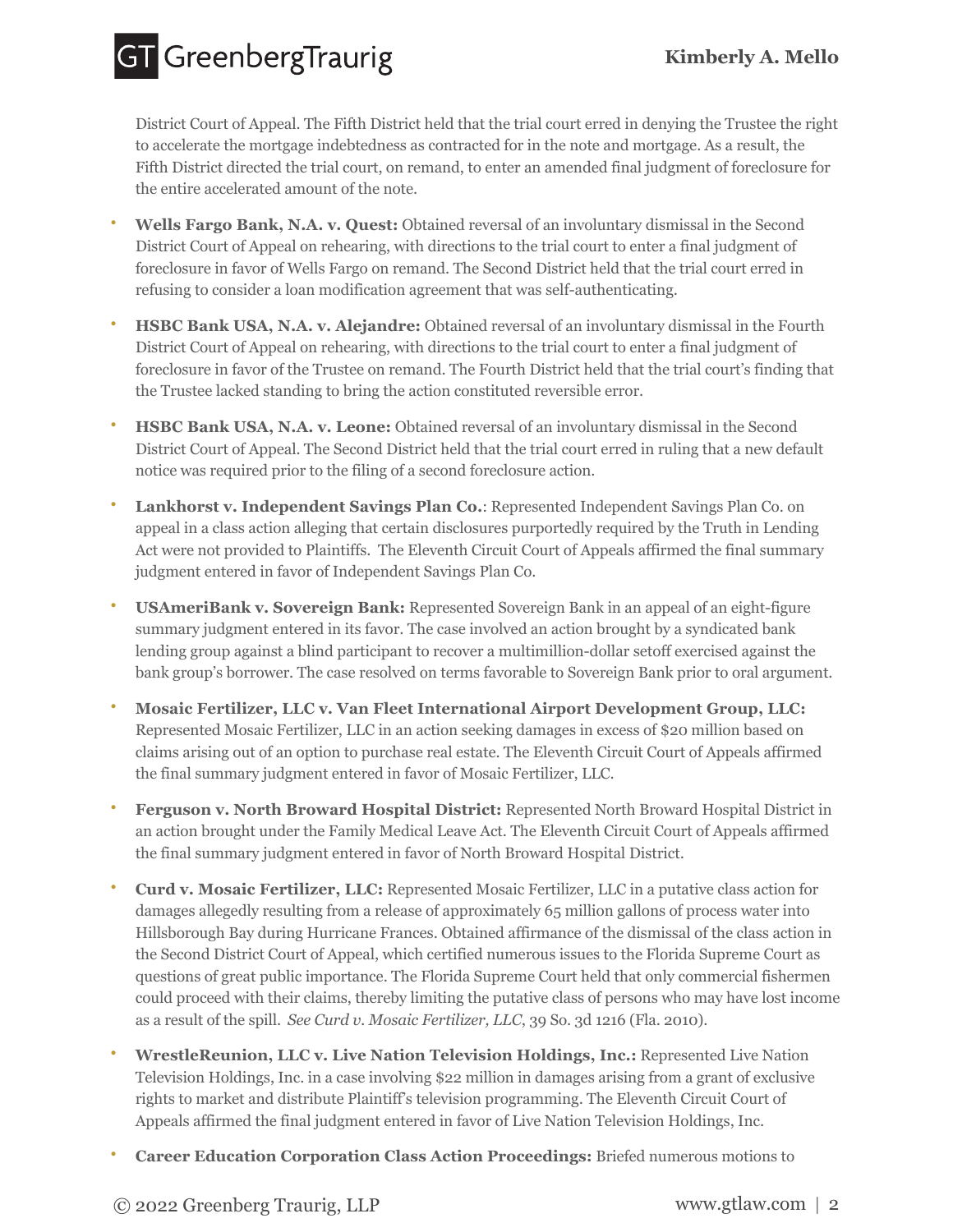**GT** GreenbergTraurig

compel arbitration and stay proceedings in multiple putative class actions filed against Career Education Corporation and its subsidiaries based on allegations that they misrepresented the quality of education that students would receive and their post-graduate employment prospects, causing them to incur significant damages. After briefing, the district court compelled arbitration pursuant to the arbitration provisions in the students' Enrollment Agreements.

**Mims Properties Investments, LLC v. Mosaic Fertilizer, LLC:** Briefed summary judgment motion that resulted in an order reducing damages by approximately \$20 million. The district court found that, under the economic waste doctrine, Plaintiffs were not entitled to restoration damages for alleged improper reclamation of formerly mined lands and, instead, were limited to diminution in value. **•**

# **Recognition & Leadership**

### **Awards & Accolades**

- **•** Listed, *The Best Lawyers in America*, Appellate Practice, 2013-2022
- Team Member, *U.S. News Best Lawyers*<sup>®</sup>, Best Law Firms Edition, "Law Firm of the Year," Banking & Finance - Litigation, 2017
- Team Member, *U.S. News Best Lawyers*<sup>®</sup>, *Best Law Firms Edition*, "Law Firm of the Year," Environmental Law, 2016
- **•** Team Member, *Law360* "Appellate Practice Group of the Year," 2010

### **Professional & Community Involvement**

- **•** Member, American Bar Association
	- **•** Member, Appellate Advocacy Committee
		- **•** Vice-Chair, 2013-2015
		- **•** Chair Elect Designee, 2015
	- **•** Member, Appellate Practice Committee
- **•** Member, Hillsborough County Bar Association
	- **•** Co-Chair, Appellate Section, 2007-2009
- **•** Member, The Florida Bar, Executive Council Appellate Practice Section, 2000-2006
	- **•** Continuing Legal Education Committee, 2002-2004
	- **•** Chair, Programs Committee, 2001
	- **•** Publications Committee, 1996-2000
	- **•** Civil Appellate Practice Committee, 1995-1997
	- **•** Amicus Curiae Committee, 1995-1997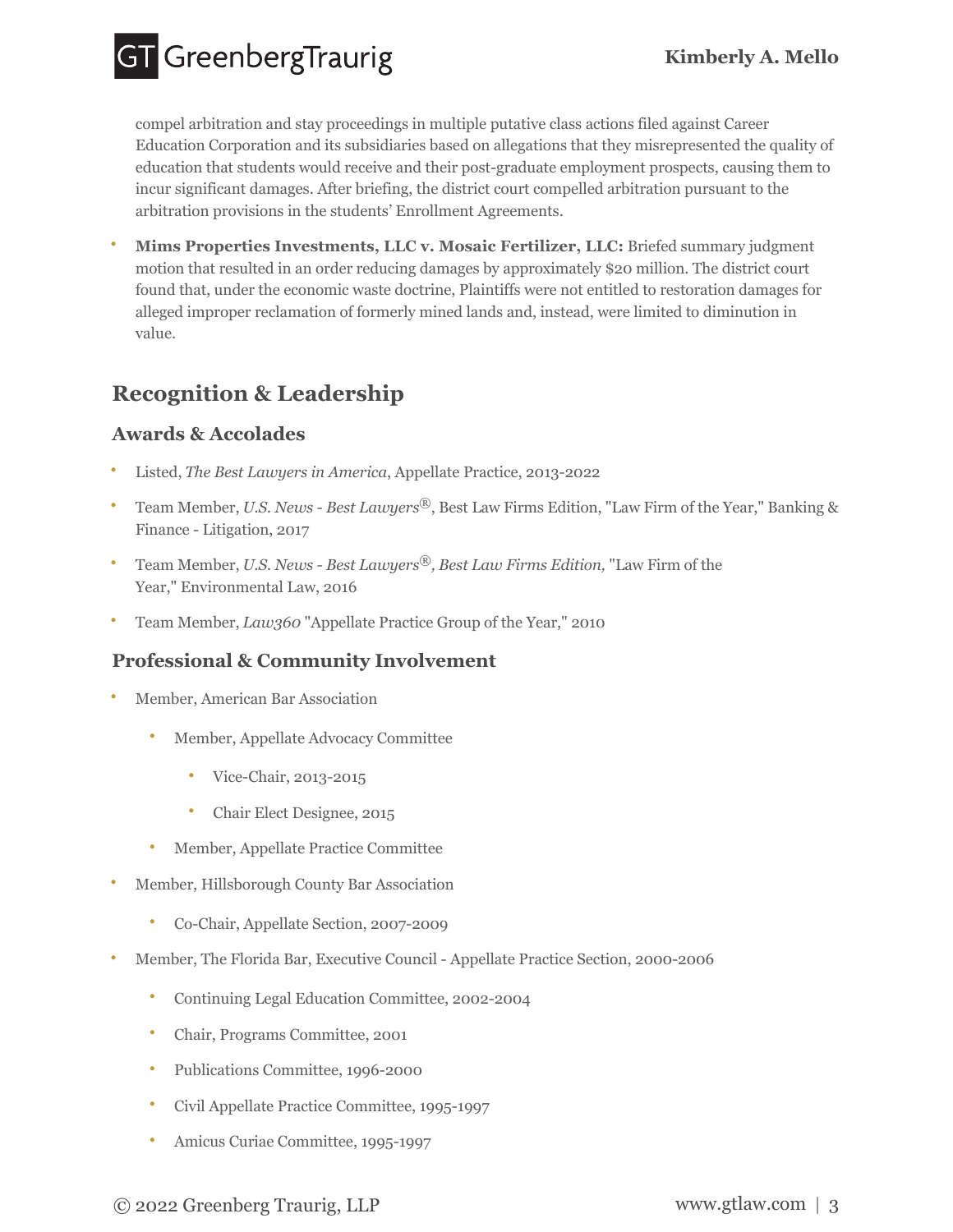# **GT** GreenbergTraurig

- **•** Editor, *The Record*, Journal for the Appellate Practice Section, 1998-2000
- **•** Member, Second District Court of Appeal, 50th Anniversary Committee, 2007
- **•** Board Member, Florida Supreme Court Historical Society, Board of Trustees, 2008-2011
- **•** Board Member, Humane Society of Tampa Bay, Board of Directors, 2012-2018
	- **•** Vice-President, 2016-2018

# **Credentials**

#### **Education**

- **•** J.D., *cum laude*, Stetson University College of Law, 1993
	- **•** Member, *Stetson Law Review*
	- **•** Intern, United States District Judge Elizabeth A. Kovachevich
- **•** B.A., *cum laude*, University of Tampa, 1990

#### **Admissions**

- **•** Florida
- **•** U.S. Court of Appeals for the District of Columbia Circuit
- **•** U.S. Court of Appeals for the Eleventh Circuit
- **•** U.S. District Court for the Middle District of Florida
- **•** U.S. District Court for the Southern District of Florida

# **News, Insights & Events**

Kimberly is a contributor to GT's Financial Services Observer Blog

August 30, 2021 PRESS RELEASE

**[Greenberg Traurig Florida Attorneys Recognized in Best Lawyers, Best](https://www.gtlaw.com/en/news/2021/8/press-releases/greenberg-traurig-florida-recognized-best-lawyers-best-lawyers-ones-to-watch-2022-editions) Lawyers: Ones to Watch 2022 Editions**

August 24, 2021 MEDIA COVERAGE

**[Greenberg Traurig's Client Prevailed on Appeal But Hasn't Collected on](https://www.gtlaw.com/en/news/2021/8/media-coverage/greenberg-traurigs-client-prevailed-appeal-hasnt-collected-500k-sanctioned-attorney-fees) \$500K in Sanctioned Attorney Fees**